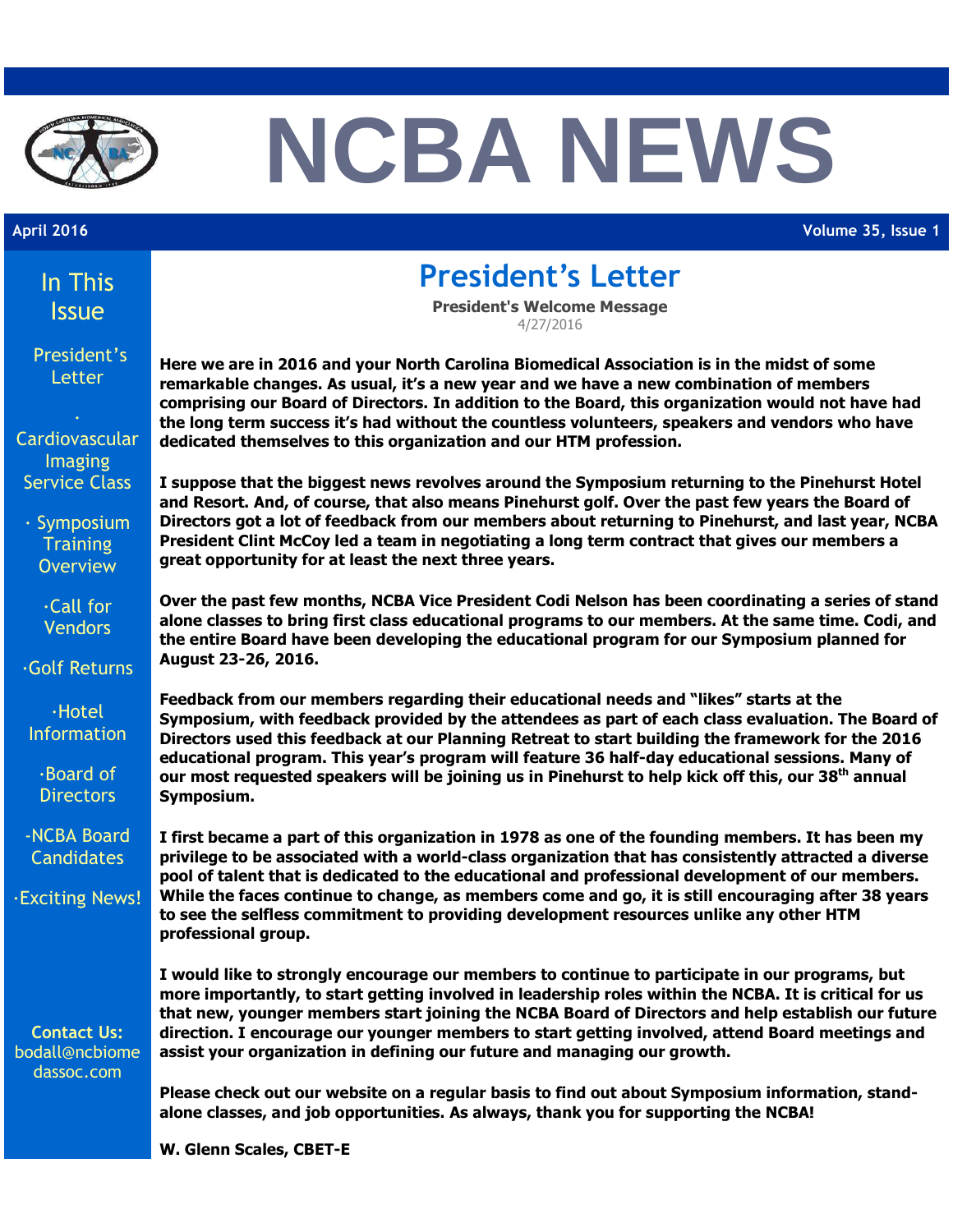

## **POWER TO THE BIOMED**



#### Power Up With DrägerService®

Visit us at booth 68 and receive a complimentary "Power to the Biomed" t-shirt!

With new hospital guidelines, health system consolidation and rapidly evolving technology, you are<br>getting pulsed in many directions. We can help! Plug into Draiger for the powerful support you need to manage your busy workload. From products designed to streamline device care to services almed to support you, your aquipment, and clinical workflow. Our asperienced team is mady to work with you. www.drasger.com/drasgerse.wice

Dräger. Technology for Life\*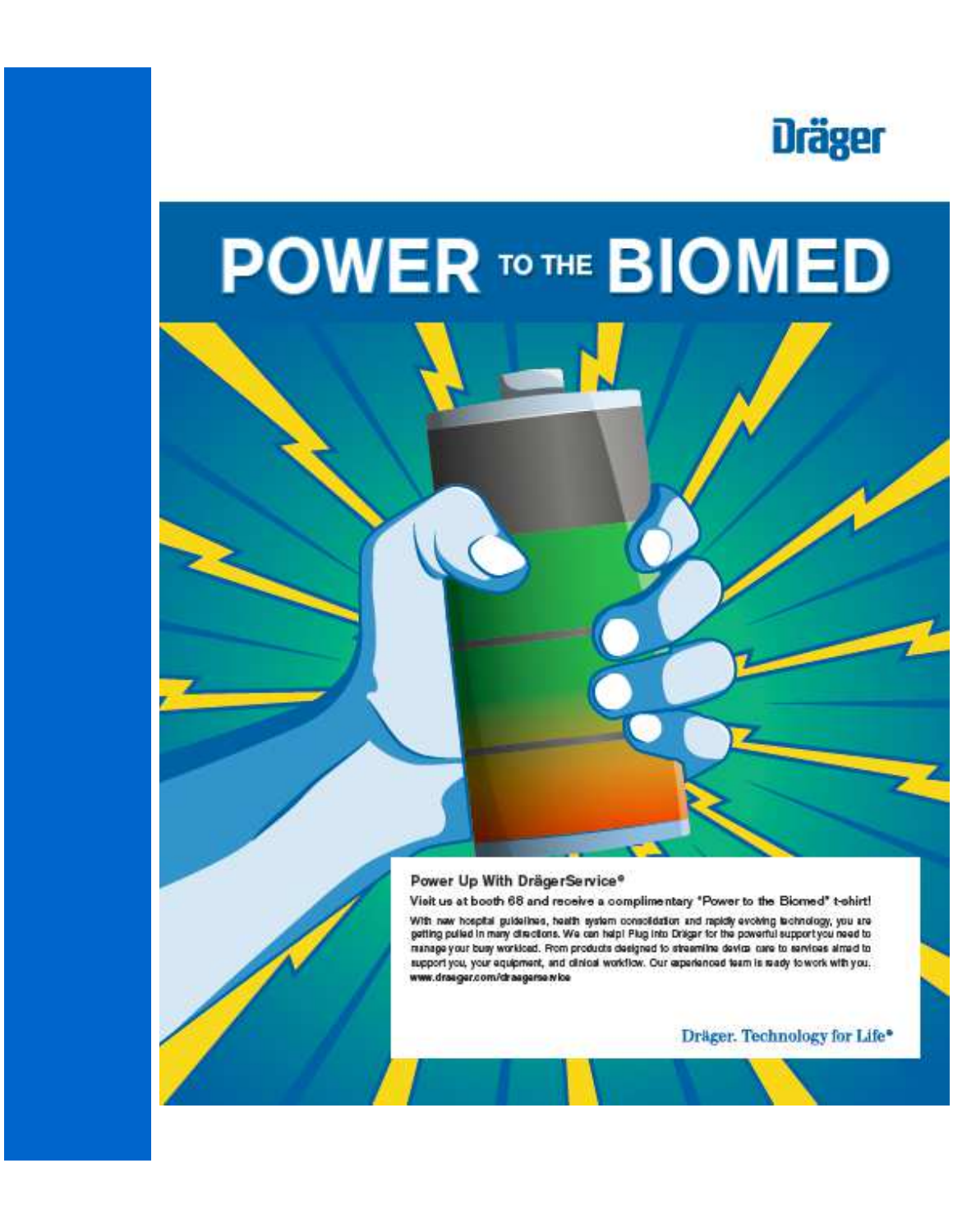The NCBA and Transtate Medical are happy to announce our next stand-alone class, **Introduction to Cardiovascular Imaging Service,** being held in Charlotte, NC. This training will take an engineer and familiarize them with the basics of the system(s) of choice at a heavily reduced cost to NCBA members. Upon completion remote diagnostic capabilities will be available to attendees, and allow them to decrease their parts expenses in addition to significantly reducing their dependence on the manufacturer.

#### **System(s) of Choice**

#### **GE - Innova Series**



**Philips - Allura FD**

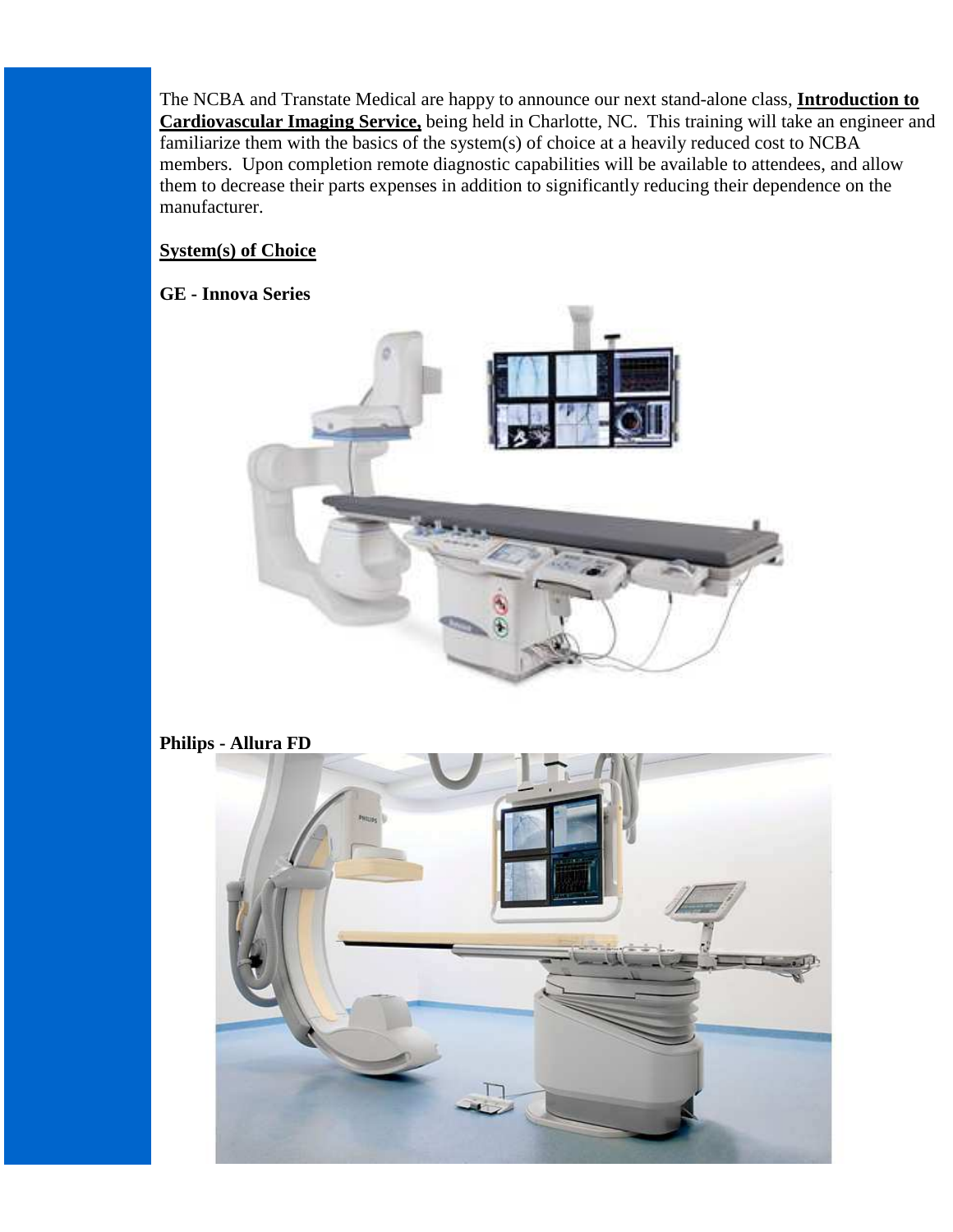#### **Siemens - Axiom Artis & Zee**



**REGISTER HERE!!!!!!!!!!!!!!!!!!!!!!!!!!!!!!! ======>** https://www.regonline.com/introductiontocardiovascularimagingservice16

Tuesday May 17th - Thursday May 19th at Transtate Medical in Charlotte NC.

\$1500 per person (lunch included)

#### **Objective: Enable first call tech to perform basic room functions and to be able to ID malfunctions to a subsystem level.**

#### Summary of the day:

- Introduction to the cardiovascular environment
- System overview
- System architecture and anatomy
- System operation and functional inspection
- General troubleshooting and fault finding

**After each course students will receive continued technical support and each site will be eligible for Transtate's remote diagnostics.**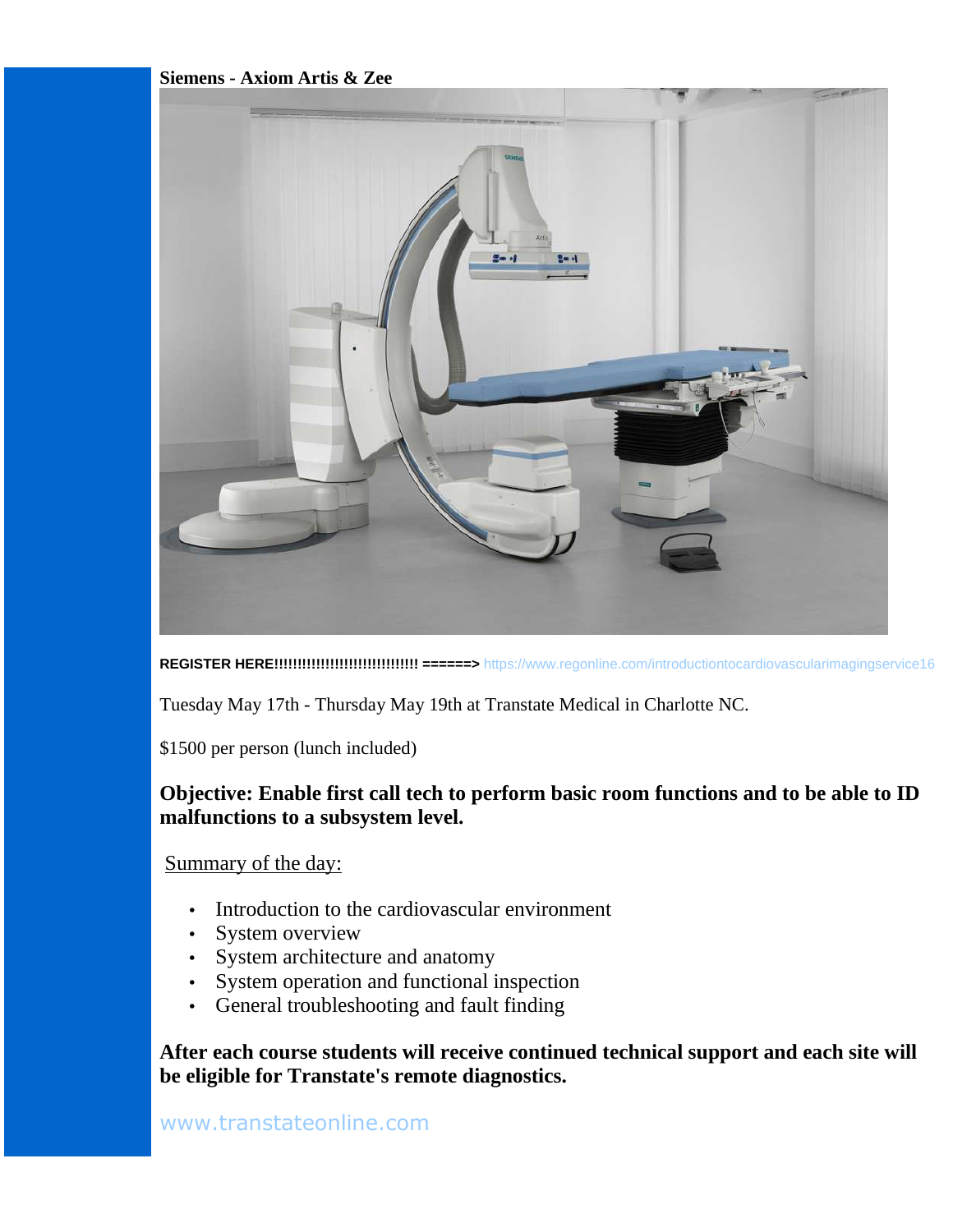## **Symposium Training Overview**

#### **While we are still putting the final touches on the excellent educational opportunities at the symposium below are a few of the classes that we will be offering this year. Stay tuned for more to come.**

"See Beyond the Bench" The Leadership Secrets of a Technical Expert

CHTM Review, John Noblitt

Technical Resume's and Interviewing, Jenifer Brown

How to Transition Away from the OEM, Don Stadler Technical Prospects

Building Relationships with the "C" Suite, and Growing a Positive Department Image, Pat Lynch

Networking Part 1, Brandon Crump - Nick Huneycutt, Stanly Community College

Advanced Networking Part 2, Brandon Crump - Nick Huneycutt, Stanly Community College

Cutting Edge Technology 2016 Corinne Hoisington

The New Microsoft Mantra 2016 Corinne Hoisington

NCBA Roundtable Discussion, NCBA

TJC Update, TJC - John Mauer

FDA Updates, Pat Lynch

MAC 5500 Troubleshooting and Repair, Southeastern Biomedical

Understanding Anesthesia Delivery, Mindray

Lifepak 20e, Lane Rushing & MaryAnn Cotton

Alcon Infiniti Anatomy/System Overview Pt. 1, Medisurg

Alcon Infiniti Troubleshooting/Hands On Pt. 2, Medisurg

Leica Microscopes, Marathon Medical - Mark Grant

CRES Review Pt 1, RSTI

CRES Review Pt 2, RSTI

GE CT Remote Access for Diagnostics, RSTI

Diagnosing Problems in a PACS Network Using Software Emulators, RSTI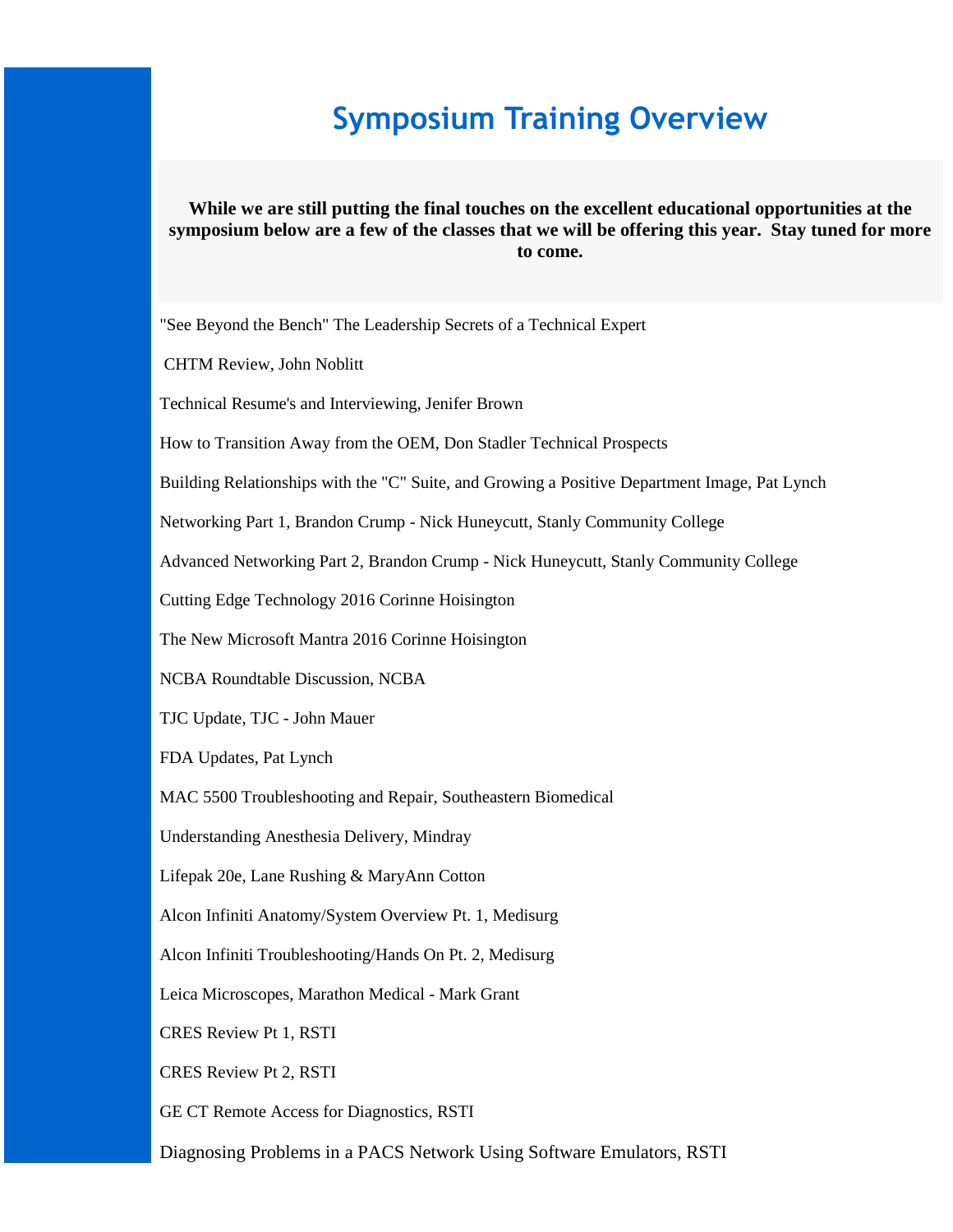

4360 Hickory Blvd. . Granite Falls, NC 28630 828-396-6010 · Fax: 828-396-6030 888-310-7322 info@sebiomedical.com www.sebiomedical.com

### **On-Site Test Equipment Calibration**



#### "Biomeds helping Biomeds"

Southeastern Biomedical is committed to providing convenient, cost effective on-site calibration and repair service of test, measurement, and diagnostic equipment operated by biomed departments in hospitals.

Our on-site test equipment calibration service will:

- Eliminate shipping costs and shipping damage
- Reduce downtime from weeks to hours  $\bullet$
- Increase productivity  $\bullet$

Our new high-end test devices provide us with a wide range of capabilities allowing us to:

Calibrate and repair a wide variety of manufacturer's test equipment  $\bullet$ 

Our calibration management software will:

- Allow us to identify and notify you when your equipment is due for calibration
- Provide a history of calibration and repair services performed on your test equipment  $\bullet$

All calibrations are traceable to the National Institute of Standards and Technology (N.I.S.T.)

#### www.sebiomedical.com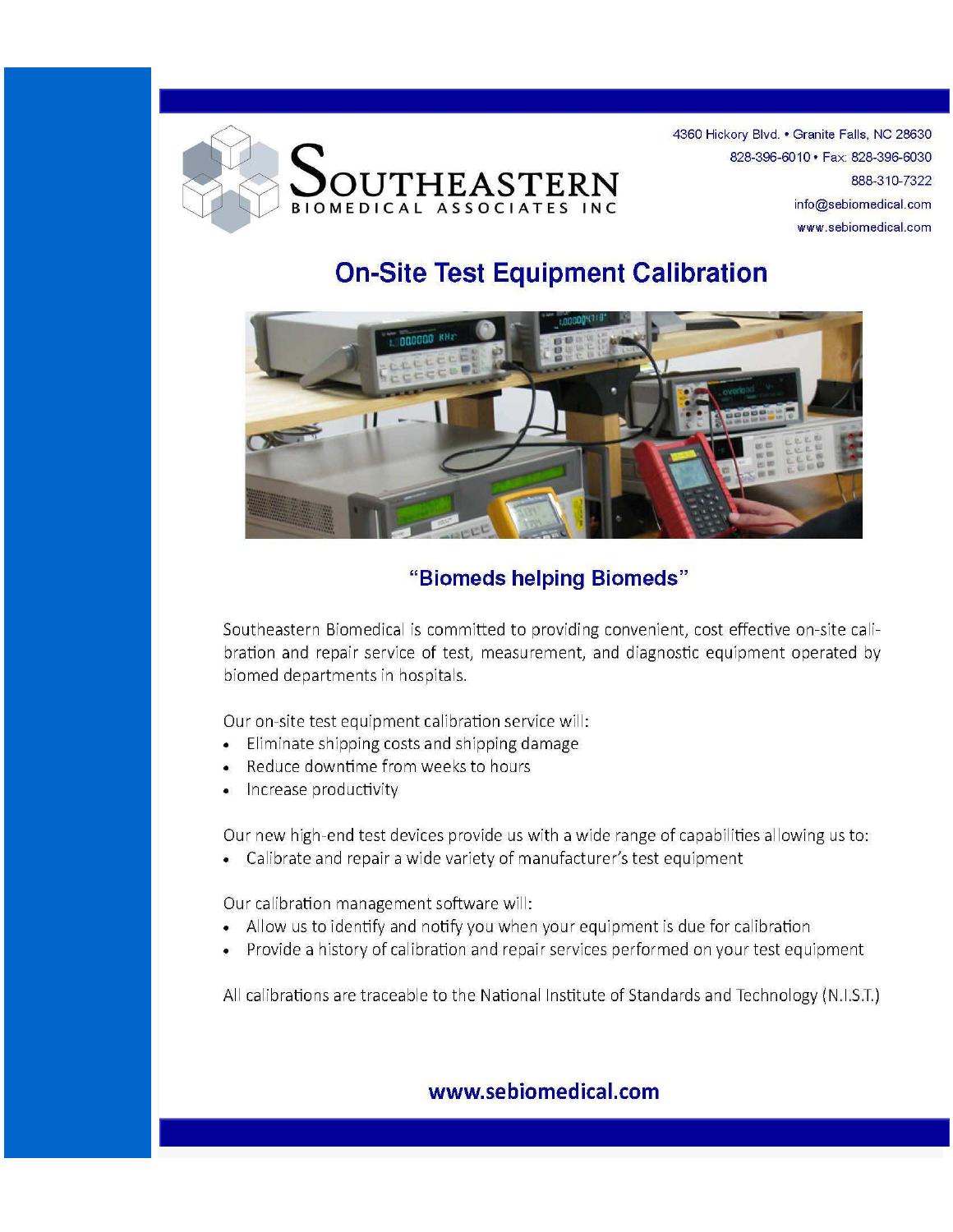## **Calling all Vendors!**

Have you registered for the 38<sup>th</sup> Annual Symposium and exposition in beautiful Pinehurt NC? If not please visit the NCBA website and get your spot before they are all gone.

http://www.ncbiomedassoc.com/Symposium.aspx

## **Golf Returns to Pinehurst**

Golf returns for the NCBA at one of the most highly regarded golf venues in America. NCBA Members and guests are invited to participate in the annual NCBA Symposium Golf Tournament on Tuesday, August 23, 2016 from 12:00pm - 4:00pm.

This year the tournament will be played at the Pinehurst Hotel & Resort, Course number 1, located near the Pinehurst Hotel and Convention Center, the site of the 2016 Symposium.

All the team players names and contact numbers must be on the registration form. Group requests are welcome and individual players will be paired based on handicaps. There will be participation gifts for all players as well as awards for the top three teams.

We encourage you to register early due to the limited number of slots. Cost for individuals for the Golf Tournament is \$79.00 with a team of four priced at \$316.00. Your registration will include green fees, cart and range balls.

Golf hole sponsorships are available for \$300.00 and a four member team sponsorship, which includes hole sponsoring, is available for \$450.00.at

Further information about the Symposium and the golf event can be found at http://ncbiomedassoc.com/Symposium.aspx with registration now open at https://www.regonline.com/builder/site/Default.aspx?eventid=1820005 . Start planning now for this remarkable opportunity. Questions can be sent to our Golf Coordinator, Michael Bargasser at golf@ncbiomedassoc.com.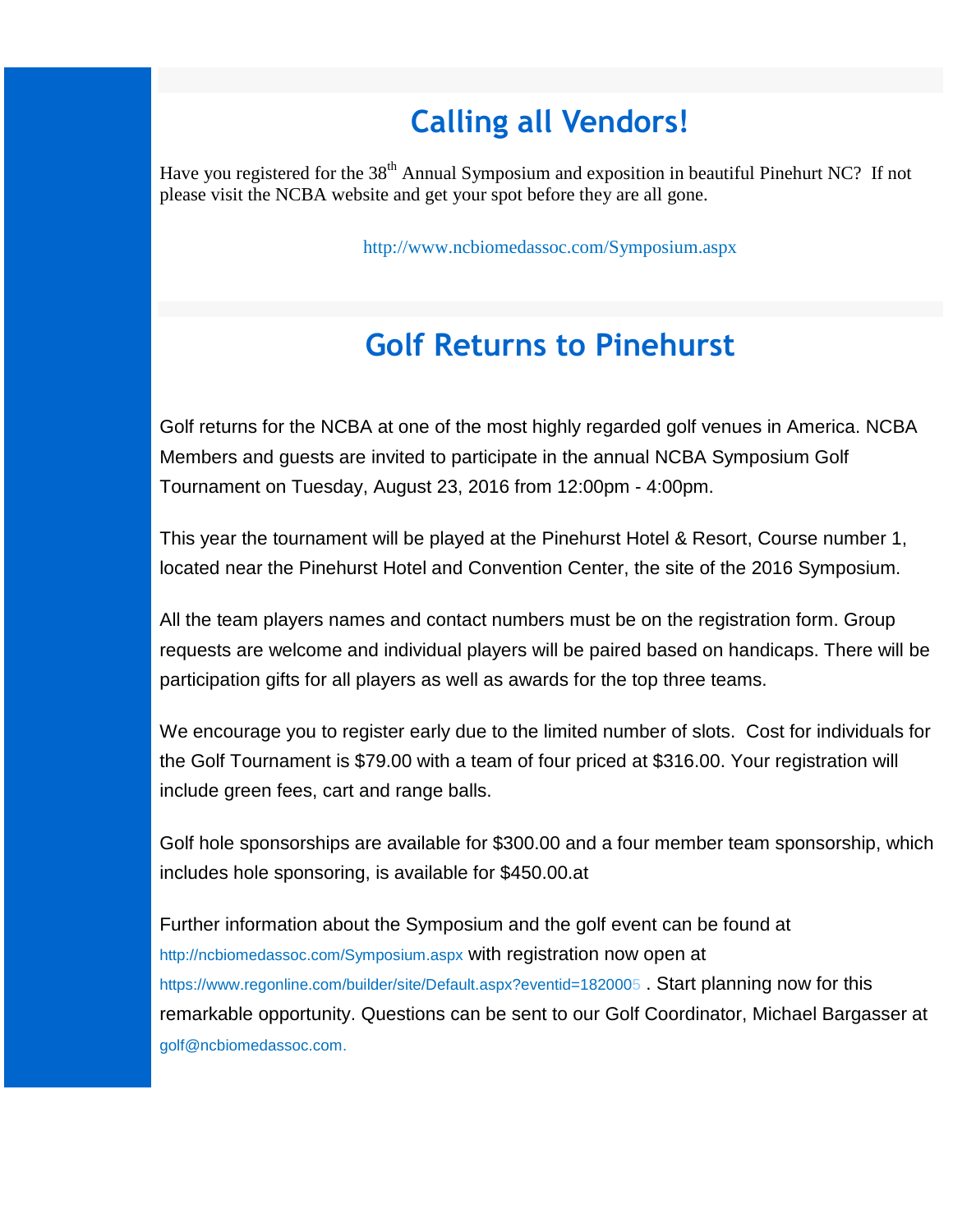

The rumor is true! The NCBA will be back at Pinehurst Resort August 23rd-26th, 2016. If you would like to reserve your room in advance see the information below, or simply call 1-855-441-2517.

We will see you there!

North Carolina Biomedical Association

NCBA 38th Annual Symposium

Booking ID #54229 Tuesday, August 23-Friday, August 26, 2016

We look forward to welcoming you to Pinehurst! Please take a moment to fill out this reservation form to ensure your accommodations for your upcoming visit. Pinehurst requires that your reservation request form be completed and returned on or before

5:00pm Wednesday, August 3, 2016. Reservation forms received after this date will be processed on a "space-available basis". The special room rate will be available until Wednesday, August 3, 2016 or until the Group block is sold-out, whichever comes first.

Pinehurst consists of a variety of accommodations including the Carolina, Villas (which are considered part of the Carolina), Holly Inn, The Manor and Condominiums. THE RESORT WILL MAKE EVERY EFFORT TO HONOR SPECIFIC ROOM REQUESTS. If your request is not available, the best substitution will be made.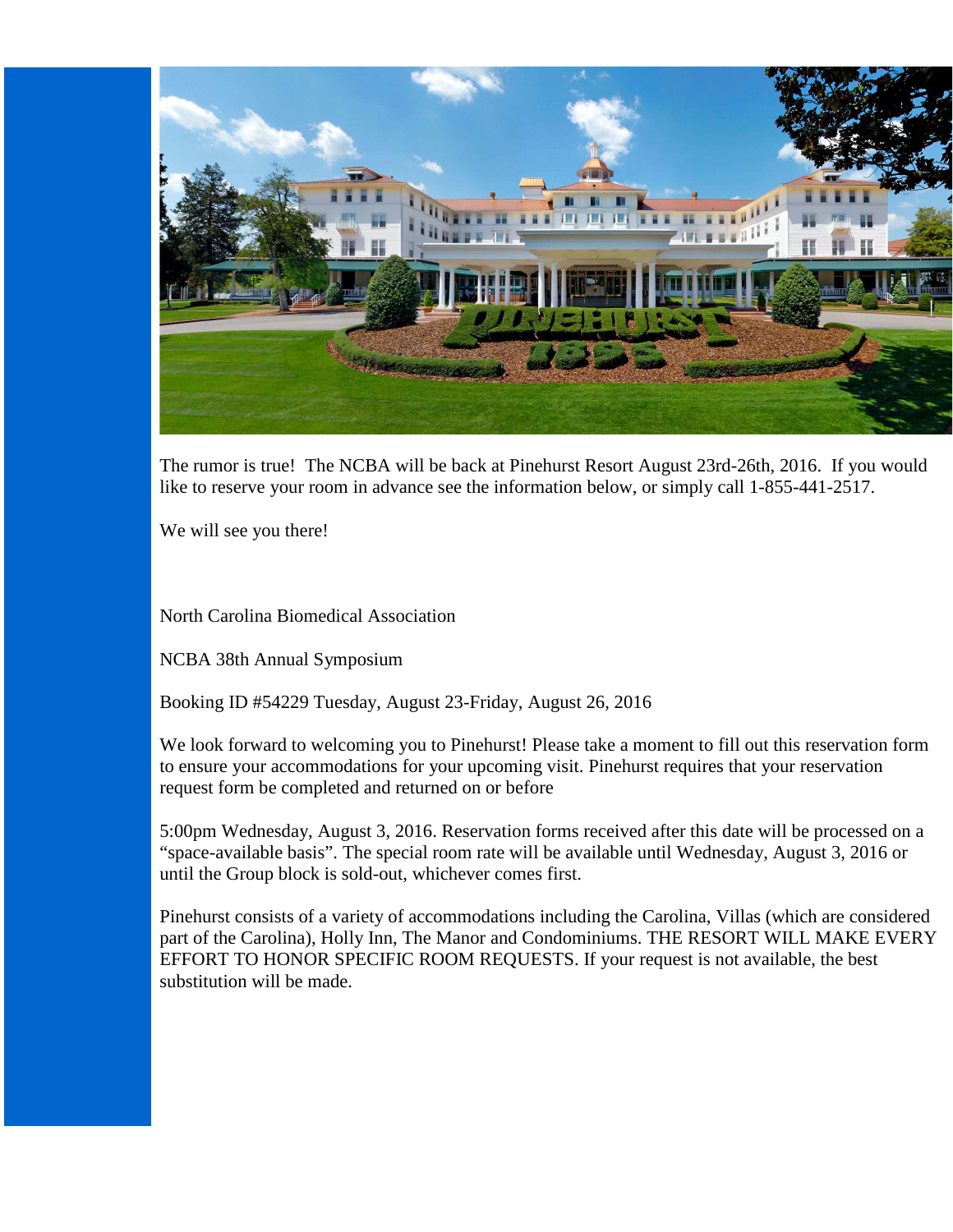## **Hotel Reservation Form**

SINGLE OCCUPANCY: \_\_\_\_\_ \$159.00 per guest DOUBLE OCCUPANCY: \_\_\_\_\_\_\$79.50 per guest

(One guest per room) (Two or more guests per room)

DAILY RATES: European Plan LOCATION: Carolina- & Holly Inn-Specific Accommodations

(Please Check Desired Occupancy)

Rates are per guest, per night and include only your accommodations.

Arrival Date \_\_\_\_\_\_\_\_\_\_\_\_\_\_\_\_\_\_\_\_\_\_\_\_\_\_\_ Departure Date \_\_\_\_\_\_\_\_\_\_\_\_\_\_\_\_\_\_\_\_\_\_\_\_\_\_\_

Check-In Time: 4:00 PM - Check-Out Time: 12:00 NOON

RESORT SERVICE FEE & STATE SALES TAX: For your convenience a 10% resort service fee will be added to your account. Current State sales tax of 6.75% and occupancy tax of 3% are additional. The Resort Service Fee covers the following amenities and services:

in-room high speed internet, unlimited use of the fitness center, bicycles, practice putting greens, pitching areas, driving range, in-coming faxes, afternoon tea in the Carolina, self & valet parking, oncall transportation, outdoor pools and beach club (based on seasonal

availability). Package meal gratuities for staff in the dining venues as well as the bell and door staff are also included. For non-package meals and beverages in our resort dining outlets, a separate 18% service charge is added to your account. Housekeeping and

transportation staffs do not participate in the resort service fee. Gratuities in addition to the above and for any other resort staff are at your discretion. State and county taxes are subject to change without notice.

DEPOSIT AND CANCELLATION POLICY: A deposit representing one night's rate per guest is charged at the time the reservation is made. Pinehurst must receive notice of any cancellation at least 15 days prior to date of arrival in order to refund a deposit.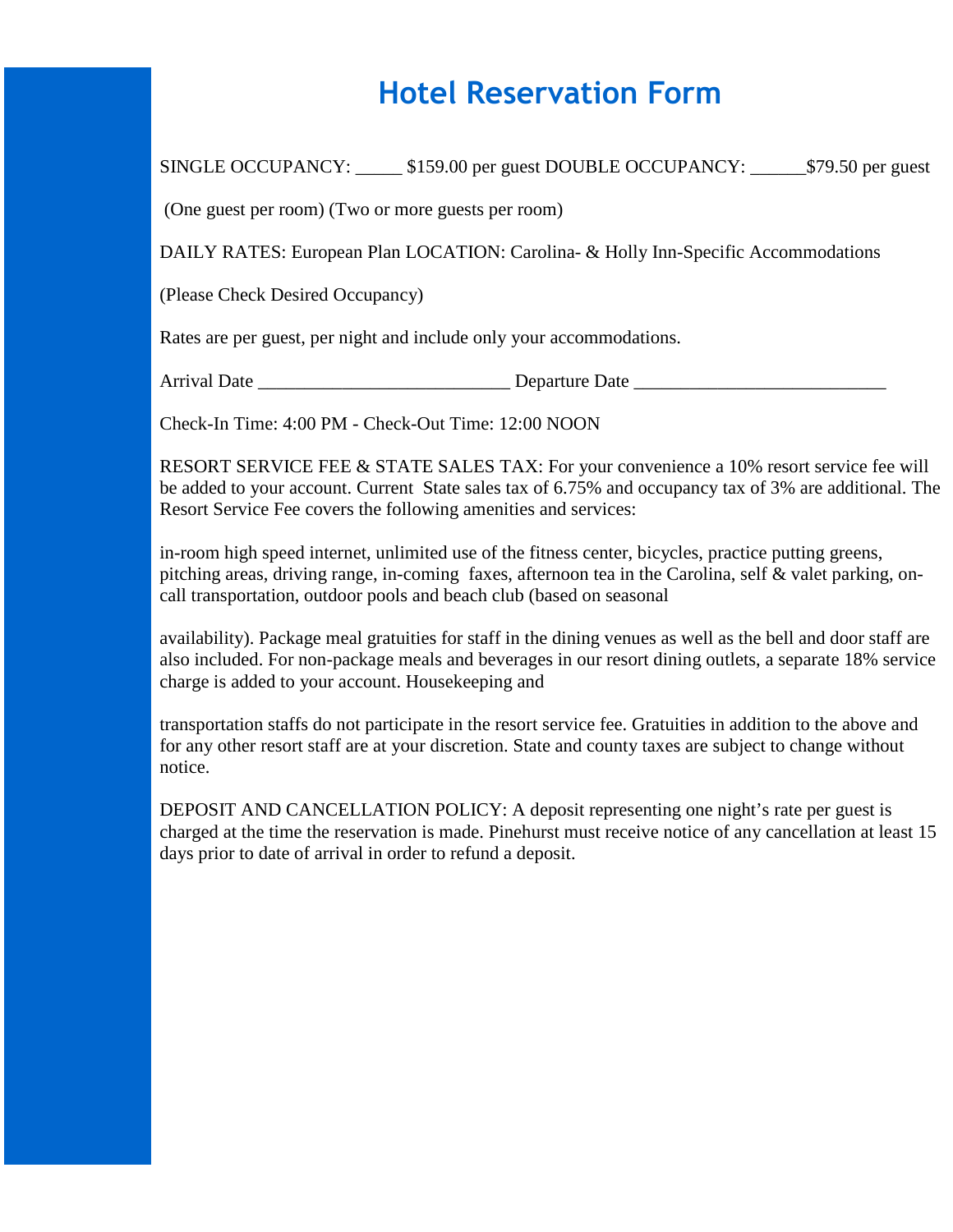Please complete and fax or mail with deposit to: GROUP RESERVATIONS

FAX: 1-910-235-8240 PINEHURST

PHONE: 1-855-441-2517 PO BOX 4000

VILLAGE OF PINEHURST, NC 28374-4000

ROOMS TO BE OCCUPIED BY: (Type or Print all names) (ALL GUESTS WILL BE CHARGED A ONE-NIGHT ROOM DEPOSIT)

| Name Address City State Zip                                            |                                                                                                                                                                                                                                |  |
|------------------------------------------------------------------------|--------------------------------------------------------------------------------------------------------------------------------------------------------------------------------------------------------------------------------|--|
|                                                                        | Home Phone (Comparison business Phone (Comparison business Phone (Comparison business Phone (Comparison business Phone (Comparison business Phone Comparison business Phone Comparison business Phone Comparison business Phon |  |
| <b>SHARING ROOM WITH</b>                                               |                                                                                                                                                                                                                                |  |
| <u> 1990 - Johann Barbara, martin a</u><br>Name Address City State Zip |                                                                                                                                                                                                                                |  |
|                                                                        | Home Phone (Changel 2014) Business Phone (Changel 2014) Business Phone (Changel 2014) Business Phone (Changel 2014)                                                                                                            |  |
| Yes or No                                                              | CREDIT CARD INFORMATION FOR ROOM DEPOSIT(S): Is the Credit Card for both Guests?                                                                                                                                               |  |
| Credit Card Name &                                                     |                                                                                                                                                                                                                                |  |
| Card Holder Name                                                       |                                                                                                                                                                                                                                |  |
| Card Holder Authorized Signature:                                      |                                                                                                                                                                                                                                |  |
|                                                                        |                                                                                                                                                                                                                                |  |